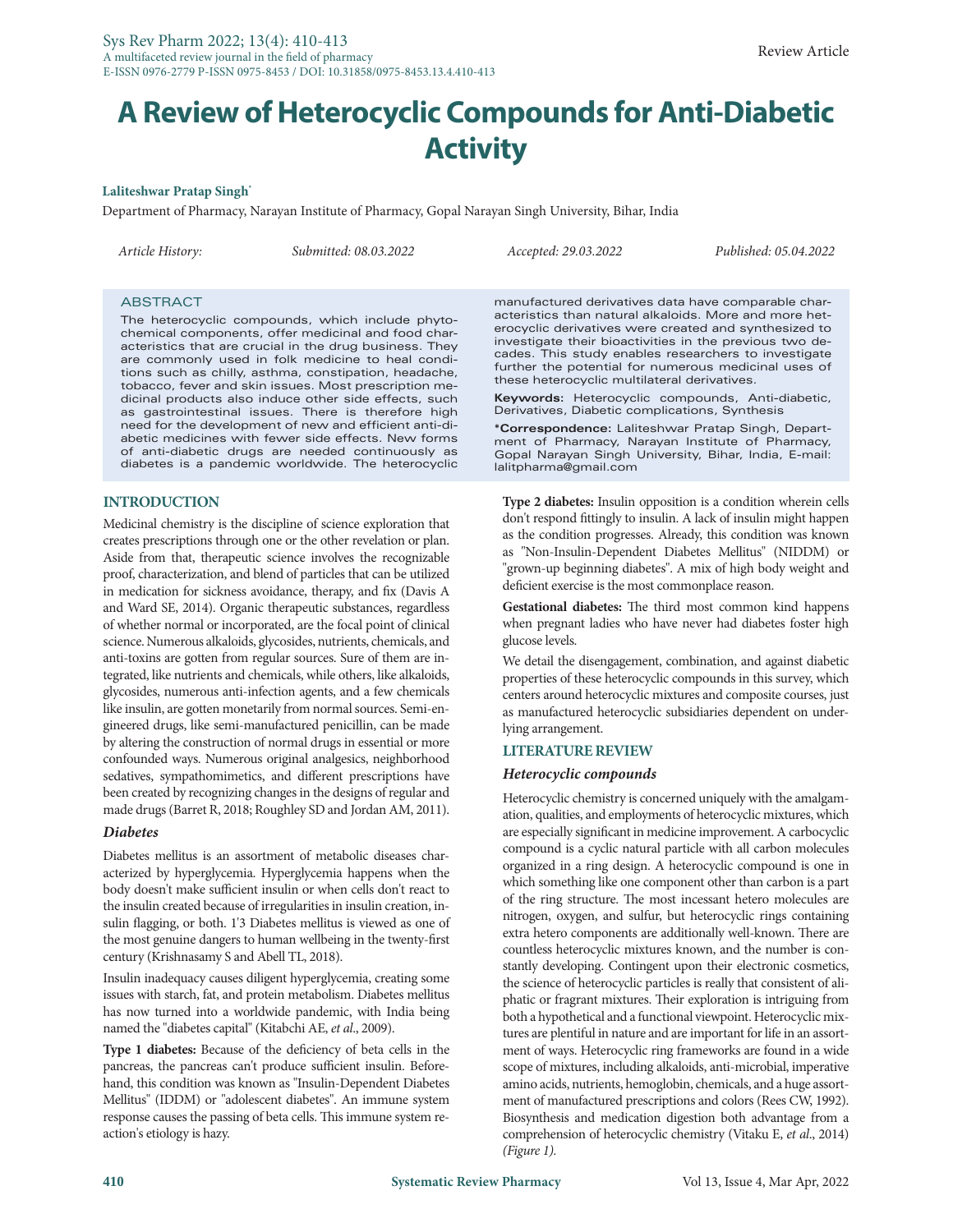

## **Figure 1: It shows about the recent progress made over the last years on new heterocyclic compounds and their anti-diabetic actions**

In this study, we summarize the recent progress made over the last years on new heterocyclic compounds and their anti-diabetic actions.

# *Indole compounds with potential anti-diabetic activity*

Zhu Y, *et al*. established that the attributes of engineered indole subordinates are equivalent to those of normal indole alkaloids. More indole subsidiaries have been made and integrated over the most recent twenty years to research their bioactivities. In light of the anti-diabetic effects and instruments of activity of indole compounds with potential anti-diabetic movement, including regular indole alkaloids and engineered indole subordinates, his article summarizes methodologies disconnected from natural sources or by manufactured strategies, and investigates the anti-diabetic impacts and instruments of activity of indole compounds with potential anti-diabetic movement, including regular indole alkaloids and engineered indole subordinates. Likewise, his outline momentarily portrays the amalgamation methods for various huge indole subordinates (Zhu Y, *et al*., 2021).

Srividya L and Reddy AR demonstrated that diabetes was set up in chicks by managing alloxan monohydrate at a portion of 0.9 mg/egg on the fourteenth day of agonizing, as proven by the conveyance of chicks with raised blood glucose levels when contrasted with chicks that didn't get alloxan treatment. One-way Analysis of Variance (ANOVA) was utilized to assess the information in one manner. Following the association of the test substance, it was found that portions of 10 and 30 mg kg<sup>-1</sup> sections brought about a huge drop in glucose levels. Chosen indole was subordinate thiocarbohydrazone (Srividya L and Reddy AR, 2017).

Kanwal K, *et al*. within the sight of the coupling reagent 1,1-carbonyldiimidazole, indole-3-acetamides (124) were delivered by joining indole-3-acidic corrosive with various subbed anilines. Distinctive spectroscopic strategies, for example, electron ionization-mass spectroscopy were utilized to find the designs of manufactured mixtures (High-Resolution Electron Ionization Mass Spectrometry (HREI-MS)). The anti-hyperglycemic and cell reinforcement properties of these substances were examined. Compound 15 (IC50=1.09 0.11 M) was the most dynamic of the gathering, with IC50 (Half-maximal Inhibitory Concentration) upsides of 0.35 0.1 and 0.81 0.25 M in DPPH (2,2-diphenyl-1-picrylhydrazyl). *In silico* tests affirmed the restricted interchanges of created particles with the compound's powerful site. Different lead particles were distinguished as potential anti-hyperglycemic and cell support experts in the flow research (Kanwal K, *et al*., 2021).

Fattaheian-Dehkordi S, *et al*. found that restorative plants, including extricates and cleansed dynamic parts, have a significant capacity in blood glucose guideline. In view of the great to-brilliant results depicted in the writing, they've turned into a significant hotspot for making and delivering against Diabetes mellitus prescriptions and enhancements. The positive outcomes incited us to return to their viability to prepare for the making of home grown enemy of diabetic drugs (Fattaheian-Dehkordi S, *et al*., 2021).

# *Novel triazole compounds have anti-diabetic action*

Mohamed MA, *et al*. under green science conditions, a progression of new sulfonamide and Thiazolidinedione (TZD) 5a-c, 7a-c subsidiaries were delivered from amino acids connected triazole subordinates 1a-h. The previously mentioned substances had solid enemy of diabetic activity *in vitro* and *in vivo*. The range and natural information were utilized to portray the constructions of the newfound mixtures (Mohamed MA, *et al*., 2020).

# *Scope of nitrogen-based compounds in medicine*

Kerru N, *et al*. found the broadness of nitrogen-based atoms in medication is developing an everyday schedule, and their various analogs give a possible and vital pathway for the revelation of prescriptions with an assortment of natural employments. His survey paper is useful in advancing the underlying model and advancement of durable and successful nitrogen-based prescriptions for an assortment of illnesses with few unfriendly impacts (Kerru N, *et al*., 2020).

Flefel EM, *et al*. found the production of novel spirothiazolidene subsidiaries and their melded analogs, which were created and explained using range and essential investigations, was uncovered in their paper. As a general rule, the anticancer and anti-diabetic adequacy of these mixtures was affected by the heterocyclic structure type. The anticancer movement of the blended mixtures was tried on human bosom and liver cell lines. Besides, it was shown that intensifies, which incorporate amino spirothiazolopyridine-carbonitrile and pyrazolo spirothiazolidine gatherings, had huge movement against alpha-amylase and alpha-glucosidase proteins at all portions (Flefel EM, *et al*., 2019).

Gutierréz-Hernández A, *et al*. and according to the researchers, three cross varieties containing benzimidazole and thiazolidine-2,4-dione has been combined, with the following advantages over current anti-diabetic glitazone drugs (Gutierréz-Hernández A, *et al*., 2019).

Manoharan D, *et al*. found the counter diabetic impact of indoline subordinates was shown in this review utilizing-amylase restraint movement. The forerunner N-(4-aminophenyl) indoline-1-carbothiamide was utilized to make a progression of indoline subordinates. Fourier-Transform Infrared Spectroscopy (FT-IR) was utilized to affirm the created compounds. The norm-amylase restraint test was utilized to test the anti-diabetic adequacy of created indoline subsidiaries *in vitro* (Manoharan D, *et al*., 2017).

# *Diabetic complications*

Sun L, *et al*. these are one more gathering of tyrosine kinase inhibitors that show selectivity for indisputable Receptor Tyrosine Kinases (RTKs) and have been made and conveyed. For bioisosteric substitution, oxindole is orchestrated (Sun L, *et al*., 1998). Few studies itemized the improvement of metabolic issues in genetically weighty rodents by M16209 (1-(3-bro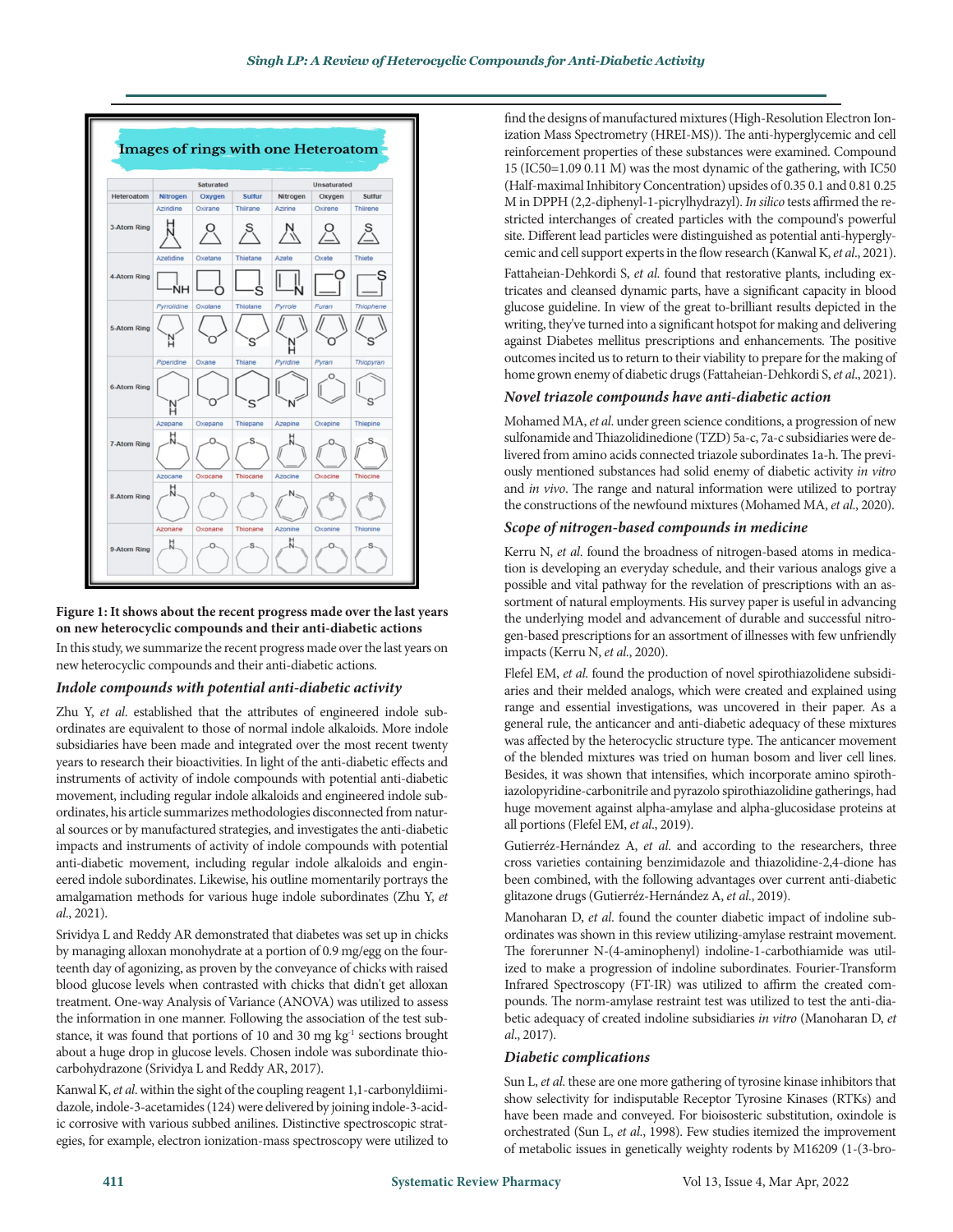mobenzofuran-2-ylsulfonyl) hydantoin), an anti-diabetic trained professional, in innately chubby rodents and mice is a result of upgrade of insulin deterrent in periphery tissues. Castro A, *et al*. uncovered study of basic necessities for thiadiazolidinone subordinates as non-ATP genuine Glycogen Synthase Kinase 3 (GSK-3) inhibitors. The fundamental development of 1,2,4-thiadiazole, similarly as one of the carbonyl get-togethers, are held, yet changes in positions 3 and 5 are added, independently. The GSK-3 development of the novel thiadiazole auxiliaries made here showed IC50 regards in the micro molar range for a long while the mixtures (Castro A, *et al*., 2008). A gathering of new tetrahydroquinoline-inferred spirohydantoin compounds has been found to be helpful in the therapy of some persistent diabetes problems.

Licht-Murava A, *et al*. explaining Substrate and Inhibitor Binding Sites on the Surface of GSK-3, similarly as the refinement of a competitive inhibitor, was disseminated. Adding joint efforts with Phe93 or extending the hydrophobic formation of the peptide might fabricate deterrent, as shown by computational exhibiting of novel L803 variations (Licht-Murava A, *et al*., 2011). Gaisina IN, *et al*. found the Glycogen Synthase Kinase 3 (GSK-3) is overexpressed in human colon and pancreatic carcinomas, provoking harmful development cell augmentation and perseverance, according to continuous assessment. The arrangement, association, and natural evaluation of one more drug are portrayed as benzofuran-3-yl- (indol-3-yl) maleimides, serious GSK-3β inhibitors (Gaisina IN, *et al*., 2009). Engler TA, *et al*. definite Glycogen Synthase Kinase-3 (GSK3) is a protein associated with insulin receptor hailing. GSK3 inhibitors are expected to equivalently influence plasma glucose decline as insulin, making GSK3 a promising target for the treatment of type 2 diabetes (Engler TA, *et al*., 2004; Osborne A, *et al*., 2003). Patel S, *et al*. in diabetes, GSK-3 protein verbalization and kinase activity are extended, and specific GSK-3 inhibitors have showed ensure as glucose assimilation and insulin affectability modulators. An unexpected quality zeroing in on methodology was used to take a gander at the possible relationship of GSK-3 in insulin work, in which mice with GSK-3 verbalization unequivocally eliminated inside insulin-fragile tissues were created (Patel S, *et al*., 2008; Kniess T, *et al*., 2009). Pinto A, *et al*. a three-section palladium-catalyzed blend of 3-(diarylmethylene) indolin-2-ones has been made, as demonstrated by the experts. A three-section oxindole combination catalyzed by palladium for bioisosteric replacement (Pinto A, *et al*., 2009). Peat AJ, *et al*. focuses upon expansive plan activity affiliations and basic cognizance of the GSK-3 confining site, achieving further developed force above before analogs. Additionally, these blends have a low nanomolar sufficiency for propelling glycogen creation *in vitro*, recommending that they might be important in the treatment of type-2 diabetes (Peat AJ, *et al*., 2004). O'Neill DJ, *et al*. following that, elective chain lengths and practical gatherings were utilized to supplant hydroxy propyl. A large number of the mixtures created were displayed to show high GSK 3 strength, solid GS movement in Human Embryonic Kidney (HEK) 293 cells, and great to remarkable metabolic security in human liver microsomes (O'Neill DJ, *et al*., 2004). They exam ined the wipe *Hemimycale arabica* as a part of their constant undertakings to uncover bioactive assistant metabolites from Red Sea marine yellow animals. As per the review, an assortment of hydantoin subsidiaries were created and integrated with in general yields of 25%-30%. Synthetic substances 3 and 5 are two of the six recently incorporated mixtures that have never been accounted for. The Aldol interaction was utilized to make intensifies 2-6, and the designs of these mixtures were confirmed utilizing 1H and 13C Nuclear Magnetic Resonance (NMR). The cytotoxic attributes of all newly blended subsidiaries were tried against HepG2 human cancer cell lines. Mixtures 2 and 4 showed solid enemy of growth action against liver disease, as per the discoveries.

illness and by 2021 more than 200 million individuals internationally are expected to have Diabetes mellitus and 300 million will then, at that point, have Diabetes mellitus by 2025. Diabetes is a significant wellspring of illness and mortality in the globe, regardless of each progress in treatments. In the current survey, we have seen that endeavors to incorporate heterocyclic subordinates accepted to be anti-diabetic. The audit information uncovers the drug local area interest in the advancement of compelling, amazing inhibitors for diabetic mellitus treatment with a low aftereffect. The work may likewise be additionally evolved on by the physical and synthetic attributes important to assemble all the more impressive particles for the treatment and treatment of diabetes mellitus liberated from antagonistic impacts demonstrated by customary enemy of diabetic meds.

## **FUTURE PROSPECTS**

New advancement with manufactured techniques permitting speedy admittance to a huge scope of utilitarian heterocyclic mixtures is fundamental for the therapeutic physicist as it permits the compound space available as a medication to be extended and the conveyance of medication research projects to be more proficient. Also, creating solid engineered pathways, which can undoubtedly deliver mass measures of an ideal compound, assists with accelerating the medication advancement process. While the production of exceptional heterocyclical blends that grant assorted restricting techniques are frequently utilized all through a medications revelation program, the improvement of various restricting procedures impacts hostile to diabetic viability.

The future would be better ready to give individualized strategies to protection diabetology by utilizing biotechnology procedures. A future-situated specialist work area reference would remember data for each hereditary profile that would be matched to exact phytochemical treatments. Simultaneously, harmfulness to specific parts is immaterial, as proposals depend on the hereditary profiles and affectability information of an individual. Preventive diabetology is outfitted with a cell of photo constituents and splendid hereditary information to follow the hints of old information. Such prescriptions are additionally totally normal and exceptionally reasonable and might be utilized to the general population overall. In addition, some heterocyclic synthetic substances now being used have not been cautiously experimentally surveyed and some are possibly prompting serious unfavorable impacts and significant collaborations with drugs.

## **ACKNOWLEDGEMENTS**

I am thankful to the management of Gopal Narayan Singh University, Jamuhar for all the support to the development and writing of this review article.

## **REFERENCES**

- 1. Davis A, Ward SE[. The handbook of medicinal chemistry: Principles](https://pubs.rsc.org/en/content/ebook/978-1-84973-625-1) [and practice.](https://pubs.rsc.org/en/content/ebook/978-1-84973-625-1) Royal Society of Chemistry. 2014.
- 2. Barret R. Medicinal Chemistry: Fundamentals. Elsevier. 2018. [Google Scholar]
- 3. Roughley SD, Jordan AM. [The medicinal chemist's toolbox: An anal](https://pubs.acs.org/doi/full/10.1021/jm200187y)[ysis of reactions used in the pursuit of drug candidates.](https://pubs.acs.org/doi/full/10.1021/jm200187y) J Med Chem. 2011; 54(10): 3451-3479.
- 4. Krishnasamy S, Abell TL[. Diabetic gastroparesis: Principles and cur](https://link.springer.com/article/10.1007/s13300-018-0454-9)[rent trends in management.](https://link.springer.com/article/10.1007/s13300-018-0454-9) Diabetes Ther. 2018; 9(1): 1-42.
- 5. Kitabchi AE, Umpierrez GE, Miles JM, Fisher JN. [Hyperglycemic cri](https://diabetesjournals.org/care/article/32/7/1335/27093/Hyperglycemic-Crises-in-Adult-Patients-With)[ses in adult patients with diabetes.](https://diabetesjournals.org/care/article/32/7/1335/27093/Hyperglycemic-Crises-in-Adult-Patients-With) Diabetes Care. 2009; 32(7): 1335- 43.
- 6. Rees CW. [Polysulfur‐nitrogen heterocyclic chemistry.](https://onlinelibrary.wiley.com/doi/abs/10.1002/jhet.5570290306) J Heterocycl Chem. 1992; 29(3): 639-651.

# **CONCLUSION**

The current review showed that diabetes is the most continuous endocrine